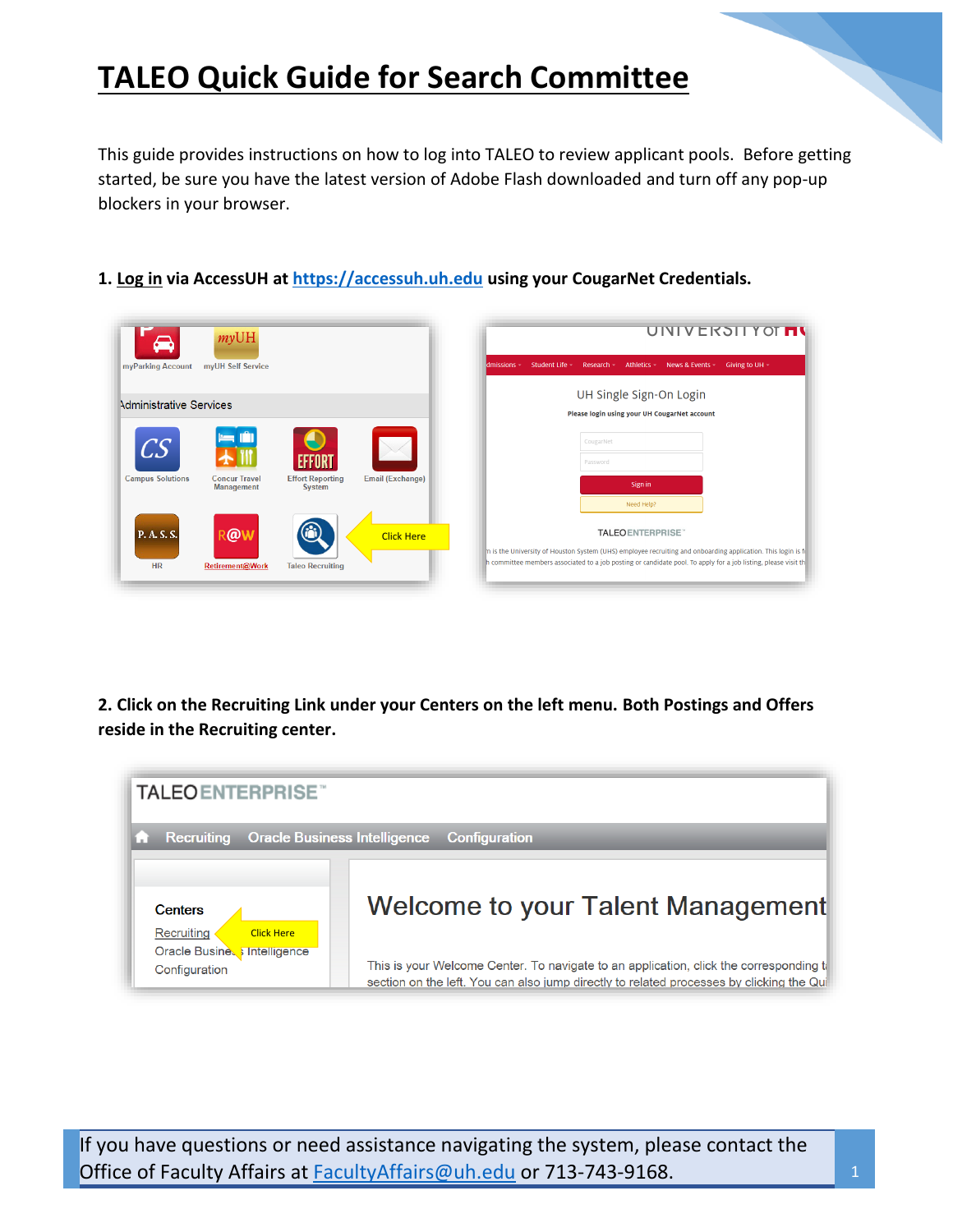**3. This is your TALEO dashboard. In TALEO, Search Committee Chairs and members are referred to as Collaborators. Change the drop down to display those posting on which you "Collaborate".** 

| <b>TALEOENTERPRISE</b>                                       |                             |                |                                          |    |                  | Sarah E Castill |
|--------------------------------------------------------------|-----------------------------|----------------|------------------------------------------|----|------------------|-----------------|
|                                                              |                             |                |                                          | å* | Search Candidate |                 |
| <b>Tasks</b><br><b>A v</b> Recruiting<br><b>Requisitions</b> | Candidates<br><b>Offers</b> | Libraries v    |                                          |    |                  |                 |
| Welcome Sarah Castillo                                       |                             |                |                                          |    |                  |                 |
|                                                              |                             |                |                                          |    |                  |                 |
| Welcome to the Recruiting Center.                            |                             |                |                                          |    |                  |                 |
| Show information for requisitions:                           |                             |                |                                          |    |                  |                 |
| I own<br>$\overline{\mathbf{v}}$                             |                             |                |                                          |    |                  | C.              |
|                                                              |                             |                |                                          |    |                  |                 |
| Candidates                                                   |                             | $\equiv$       | $\left  \Xi \right $ Offers              |    |                  |                 |
|                                                              | Create Candidate.           |                |                                          |    |                  |                 |
|                                                              | 压                           | Total          |                                          |    | Α.               | Total           |
| In Selection Process on Open Requisitions                    | 201                         | 217            | Draft (Since May 1, 2017)                |    | $\overline{4}$   | 6               |
| - New                                                        | 197                         | 204            | Approval in Progress (Since May 1, 2017) |    | $\circ$          | $\overline{1}$  |
| - Manually Matched                                           | $\Omega$                    | $\overline{1}$ |                                          |    |                  |                 |
|                                                              |                             |                | Tasks<br>M                               |    |                  | $=$             |
| Requisitions                                                 |                             | $=$            |                                          |    |                  |                 |
|                                                              | Create Requisition          |                | Recruiting                               |    | 压                | Total           |
|                                                              | 压                           | Total          | Tasks assigned to me                     |    | $\Omega$         | $\Omega$        |
| Draft                                                        | 3                           | 3              | All staffing tasks                       |    | 6                | 11              |
| Pending                                                      | $\Delta$                    | 6              | Requisitions                             |    |                  |                 |
| Open                                                         | $\circ$                     | 37             | To be completed                          |    | $\circ$          | 3               |
| Canceled (Since May 1, 2017)                                 | 0                           | $\overline{2}$ | <b>Approve Requisition</b>               |    | 6                | 6               |

**4. Select "I collaborate on" from the drop down menu.**

| l own                                        |                          |
|----------------------------------------------|--------------------------|
| معدت                                         | ▲                        |
| collaborate on                               |                          |
| I own or collaborate on                      |                          |
| In my coverage area, I own or collaborate on |                          |
| University of Houston                        | $\overline{\phantom{a}}$ |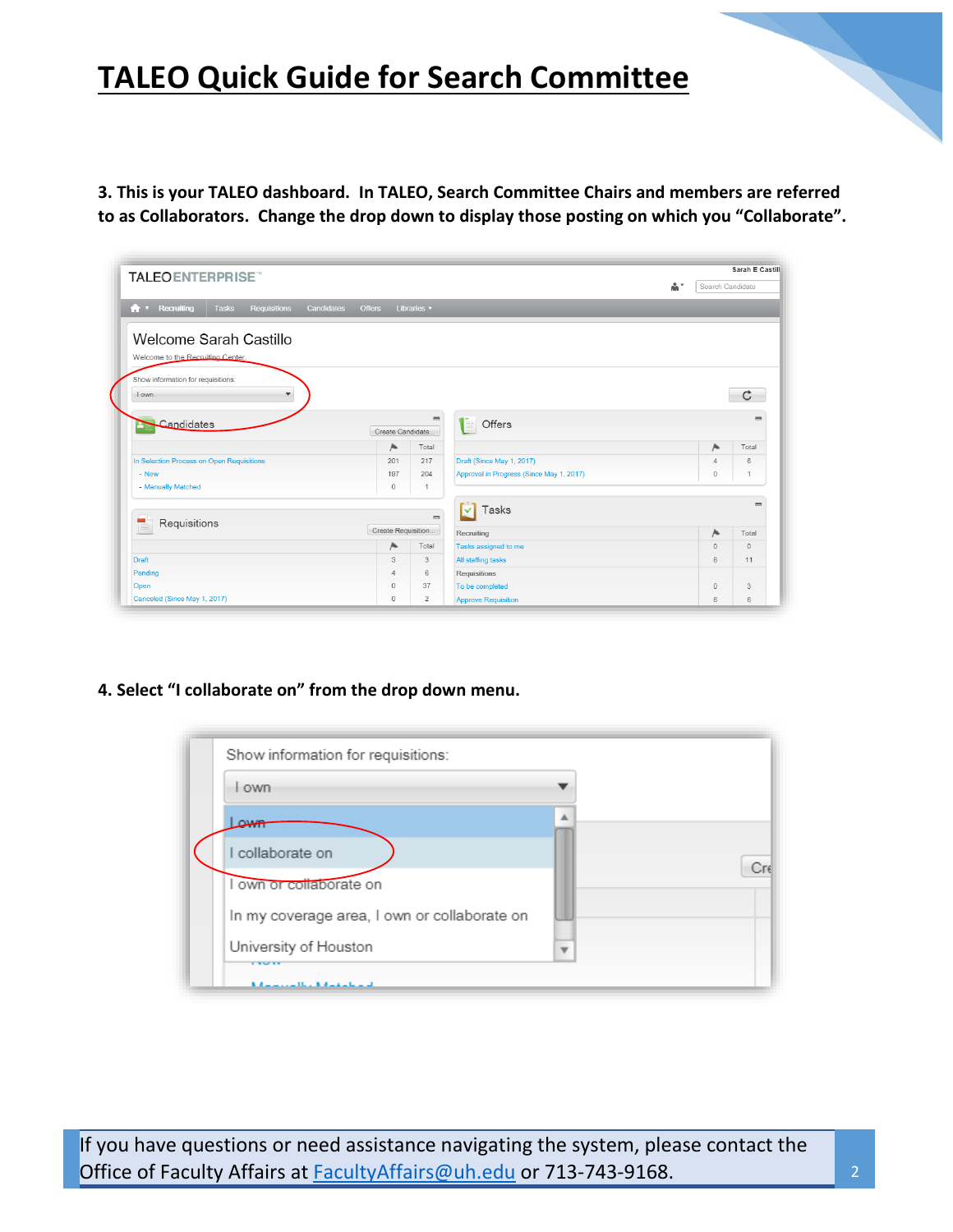**5. To get to your active open postings on which you are serving as a search committee member, click on "Open" under the "Requisitions" section of your dashboard.** 

| Show information for requisitions:          |                    |                              |                                 |  |
|---------------------------------------------|--------------------|------------------------------|---------------------------------|--|
| I collaborate on<br>$\overline{\mathbf{v}}$ |                    |                              |                                 |  |
| Candidates                                  | Create Candidate   | $\qquad \qquad \blacksquare$ | Offers<br>E                     |  |
|                                             | A                  | Total                        |                                 |  |
| In Selection Process on Open Requisitions   | 9                  | 10                           | There is no data to display.    |  |
| - New                                       | 9                  | 9                            |                                 |  |
| Requisitions                                |                    | $\equiv$                     | Tasks                           |  |
|                                             | Create Requisition |                              | Recruiting                      |  |
|                                             | A                  | Total                        | Tasks assigned to me            |  |
| <b>Click Here</b><br>Open                   | $\mathbf 0$        | 1                            | <b>Onboarding (Transitions)</b> |  |

**6. Click on the job title to take you to the individual posting detail and applicant pool.**

| Requisitions<br>Create Requisition            | ō                 |                |                       |                         |          |                       |
|-----------------------------------------------|-------------------|----------------|-----------------------|-------------------------|----------|-----------------------|
| Title                                         | ID                | Employment Rep | Status 1 <sup>4</sup> | <b>Status Detail</b>    | Job Code | Collaborators         |
| <b>Research Associate</b><br><b>Professor</b> | <b>Click Here</b> | Castillo Sarah | Open                  | <b>Posted (Ongoing)</b> |          | Karim Alkadhi, Minc F |
|                                               |                   |                |                       |                         |          |                       |
|                                               |                   |                |                       |                         |          |                       |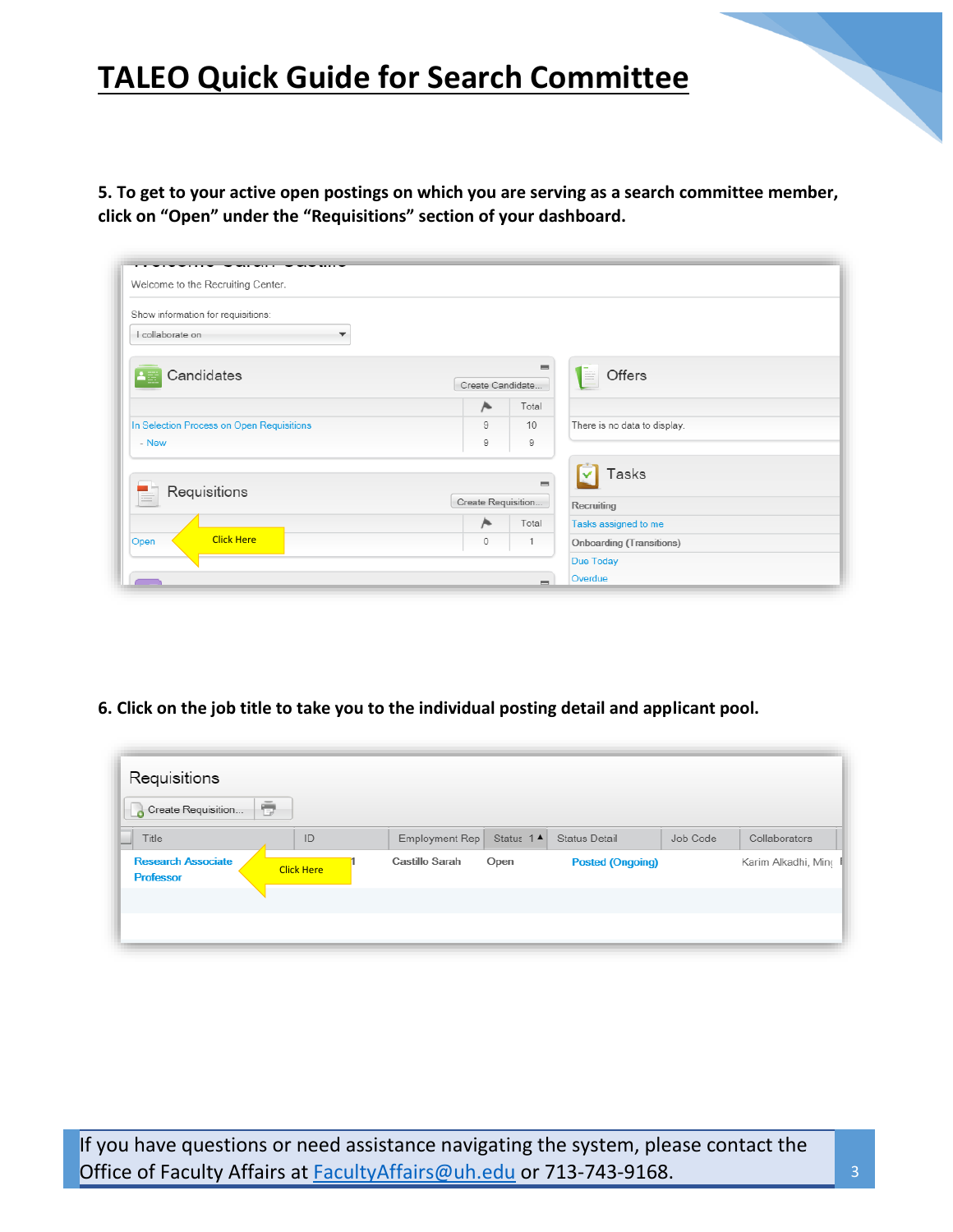## **7. Click on the blue number on the left menu to get to the list of applicants.**

| 44<br>Requisition                                                                                     | Research Associate Professor (FAC000201)                                                                                                                             |
|-------------------------------------------------------------------------------------------------------|----------------------------------------------------------------------------------------------------------------------------------------------------------------------|
| *<br><b>Research Associate Profess</b><br>FAC000201<br>Open<br><b>Status</b><br>Status Details Posted | 亭<br>ೊ<br>⊻<br>More Actions $\blacktriangledown$<br>Posting and Sourcing<br>Approvals<br><b>Requisition</b> ▼<br>Alerts<br>Attachments<br>History<br>Reports<br>Edit |
|                                                                                                       | ● 1. Position Summary<br><b>Position Details</b>                                                                                                                     |
| Candidates for this<br>10<br>requisition:<br>Activated Languages<br>English (Base) ▼                  | Number of Openings<br>Position Title<br>Working Title                                                                                                                |
|                                                                                                       | Research Associate Professor<br>Research Associate Professor<br>Justification                                                                                        |
| $\overline{\phantom{a}}$<br><b>Hired Candidates</b><br>$0$ out of 1                                   | New Position<br>Hiring Plan Year<br><b>ADVANCE Category</b><br><b>FY18</b><br>Other                                                                                  |

**8. This list displays candidate name and basic information that the candidate filled out as part of the application. Click on the applicant's name to review the application.**

**Attachment view is an alternate way to review applicant documents directly from the applicant list. For Attachment View instructions skip to page 6.**

| Candidates for:               | Clinical Assistant or Associate Professor (FAC000158) |        |           |              |                               |                                   |               |                        |                                                               |                                |      |
|-------------------------------|-------------------------------------------------------|--------|-----------|--------------|-------------------------------|-----------------------------------|---------------|------------------------|---------------------------------------------------------------|--------------------------------|------|
|                               | 68<br>Ğ.<br>I                                         | 客<br>÷ |           | $\mathbb{C}$ |                               | More Actions $\blacktriangledown$ |               |                        |                                                               |                                |      |
| $\overline{a}$<br>$\circledR$ | Candidate                                             | P      | $\bullet$ | $\star$      | <b>Ster</b><br>$1 \triangle$  | Status Name, Icon                 | Elig Vet Pref | <b>Education Level</b> | Level, Institution                                            | Level, Program                 | Regu |
|                               | Short, Andrea (56634)                                 | I      | ÷         |              | Initial<br>Screening Reviewed | Initial Screening - To Be No      |               |                        |                                                               |                                | 0/0  |
|                               | Elizabeth, Maxine (94629)                             | 0      |           |              | Initial<br>Screening Reviewed | Initial Screening - To Be Yes     |               |                        | Doctorate (Academic) Doctorate (Academic) Doctorate<br>$- UH$ | (Academic) - Canine<br>studies | 0/0  |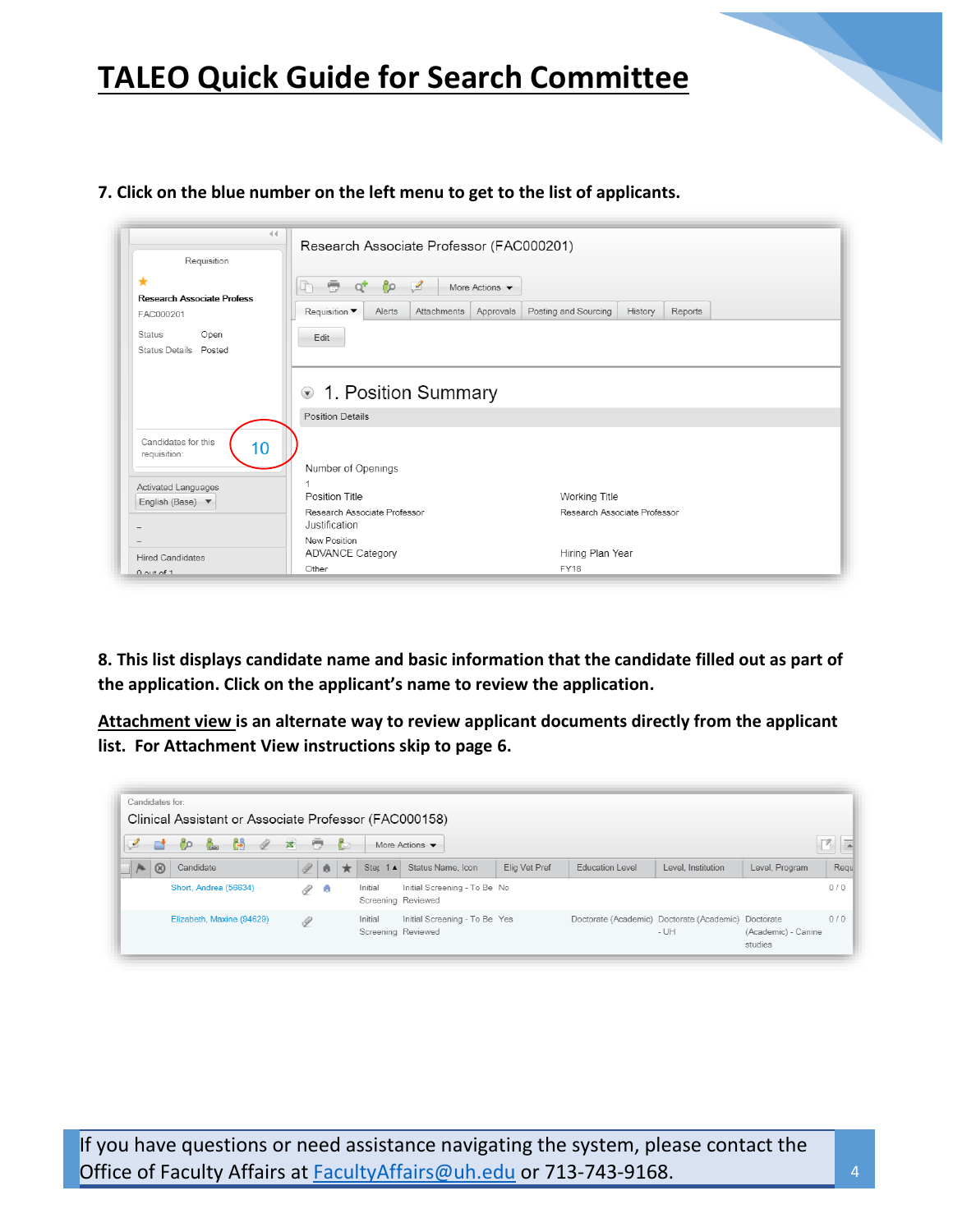**9. After clicking on the applicant's name, you will be able to review their application and attached documents.** 

| 1. Personal Information                                       |                          |                                                                                                                                        |
|---------------------------------------------------------------|--------------------------|----------------------------------------------------------------------------------------------------------------------------------------|
| Candidate Personal Information                                |                          |                                                                                                                                        |
| First Name<br>Maxine<br>Address (line 1)                      | Last Name<br>Elizabeth   |                                                                                                                                        |
| 365 Fleetwood Dr<br>City<br>Bartlesville                      | Zip/Postal Code<br>74006 |                                                                                                                                        |
| Place of Residence<br>United States > Oklahoma > Bartlesville |                          |                                                                                                                                        |
|                                                               |                          | This button will take you back<br>up to the candidate list. Use<br>this button instead of using<br>the back button on your<br>browser. |

| ℐ<br>ೊ<br>Gebruar 1<br>Job Submission | o<br>– I<br>Tasks<br>Attachments | ¢<br>Ø<br>History      | More Actions $\blacktriangledown$ |      |          |                        |            | 2 out of 2 cand<br>$\blacktriangle$<br>÷<br>H |
|---------------------------------------|----------------------------------|------------------------|-----------------------------------|------|----------|------------------------|------------|-----------------------------------------------|
| Submission-specific Attachments       |                                  |                        |                                   |      |          |                        |            |                                               |
| Add<br>Edit                           |                                  |                        |                                   |      |          |                        |            |                                               |
| File Name                             | Resume                           | Converted File         | Date                              | Size | Comments | Visible by candid Type |            | Attached by                                   |
| Upload ME! docx                       | No                               | <b>Upload ME!.html</b> | Apr 28, 2017, 4:14:05 PM 15 kb    |      |          | Yes                    | Submission | Maxine Elizabeth                              |
| Upload ME! pdf.pdf                    | Yes                              | Upload ME! pdf.html    | Apr 28, 2017, 4:14:48 PM 29 kb    |      |          | Yes                    | Submission | Maxine Elizabeth                              |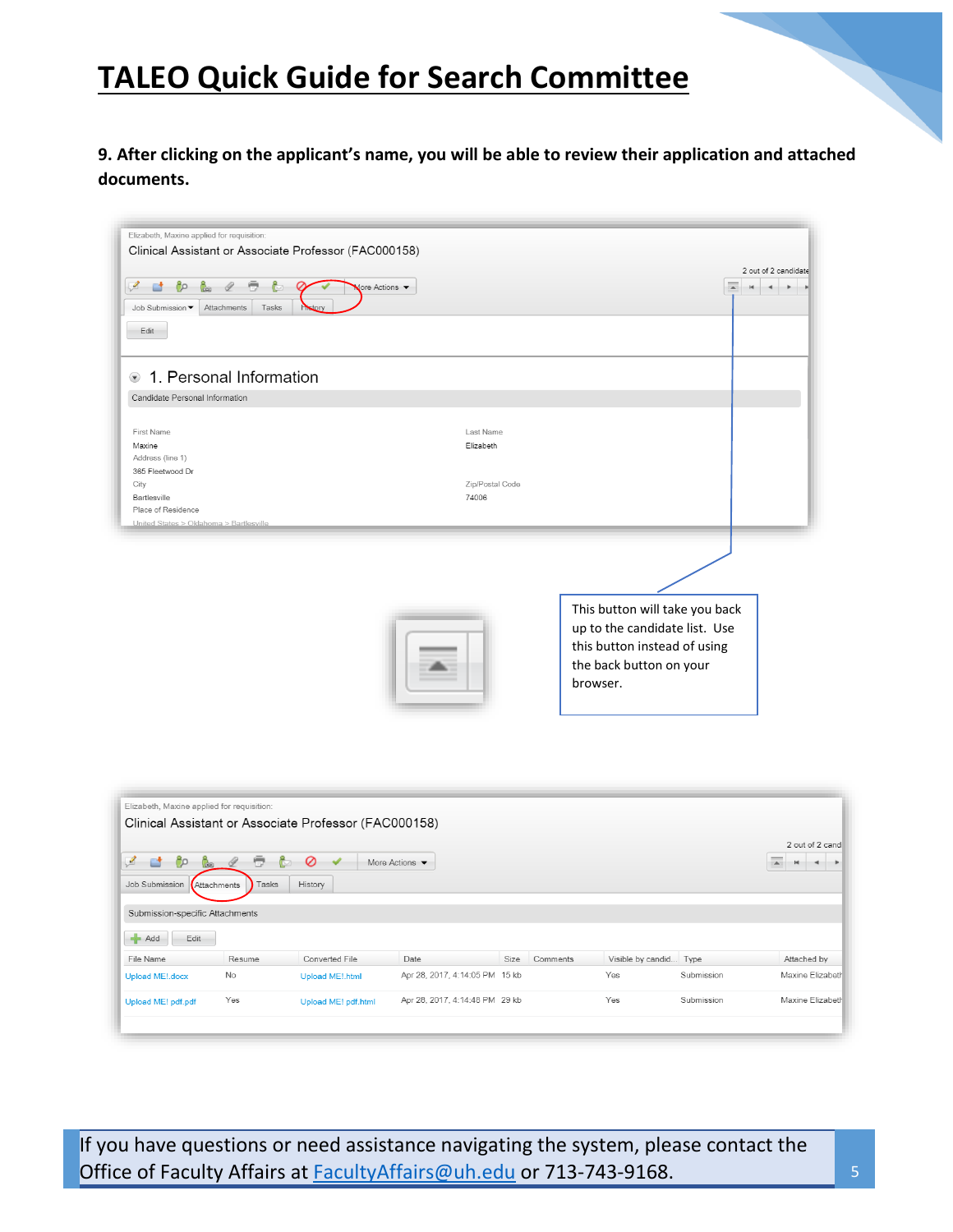## **Attachment View**

**Attachment view allows you to keep your list of applicants up while reviewing their CVs in the frame below. Click the notepad icon to use Attachment View.** 

**To view the CVs, click the paperclip icon to the right of the applicant's name. The attached document will display below your applicant list.**

| ∞                    | Clinical Assistant or Associate Professor (FAC000 15<br>Candidate |                             | Ster 1A | More Actions<br>Status Name, Icon                               | Elig Vet Pref | <b>Education Level</b>   | Level, Institution             |
|----------------------|-------------------------------------------------------------------|-----------------------------|---------|-----------------------------------------------------------------|---------------|--------------------------|--------------------------------|
|                      | Short, Andrea (56634)                                             |                             | Initial | Initial Sc <sup>r</sup> eening - To Be No<br>Screening Reviewed |               |                          |                                |
|                      | Elizabeth, Maxine (94629)                                         | $(\blacktriangledown)$<br>Î | Initial | Initial Screening - To Be Yes<br>Screening Reviewed             |               | Doctorate (Academic)     | Doctorate (Academic) - L<br>UH |
|                      |                                                                   |                             |         |                                                                 |               |                          |                                |
| $\blacktriangleleft$ | Upload ME! pdf.pdf Upload ME! docx                                |                             |         |                                                                 | $=$           | $\left( \bullet \right)$ | Submission-specific Attac      |

**Please keep your administrative staff in the loop about which candidates are moving forward through the various states of the screening process. They will make sure to update the applicant status accordingly.**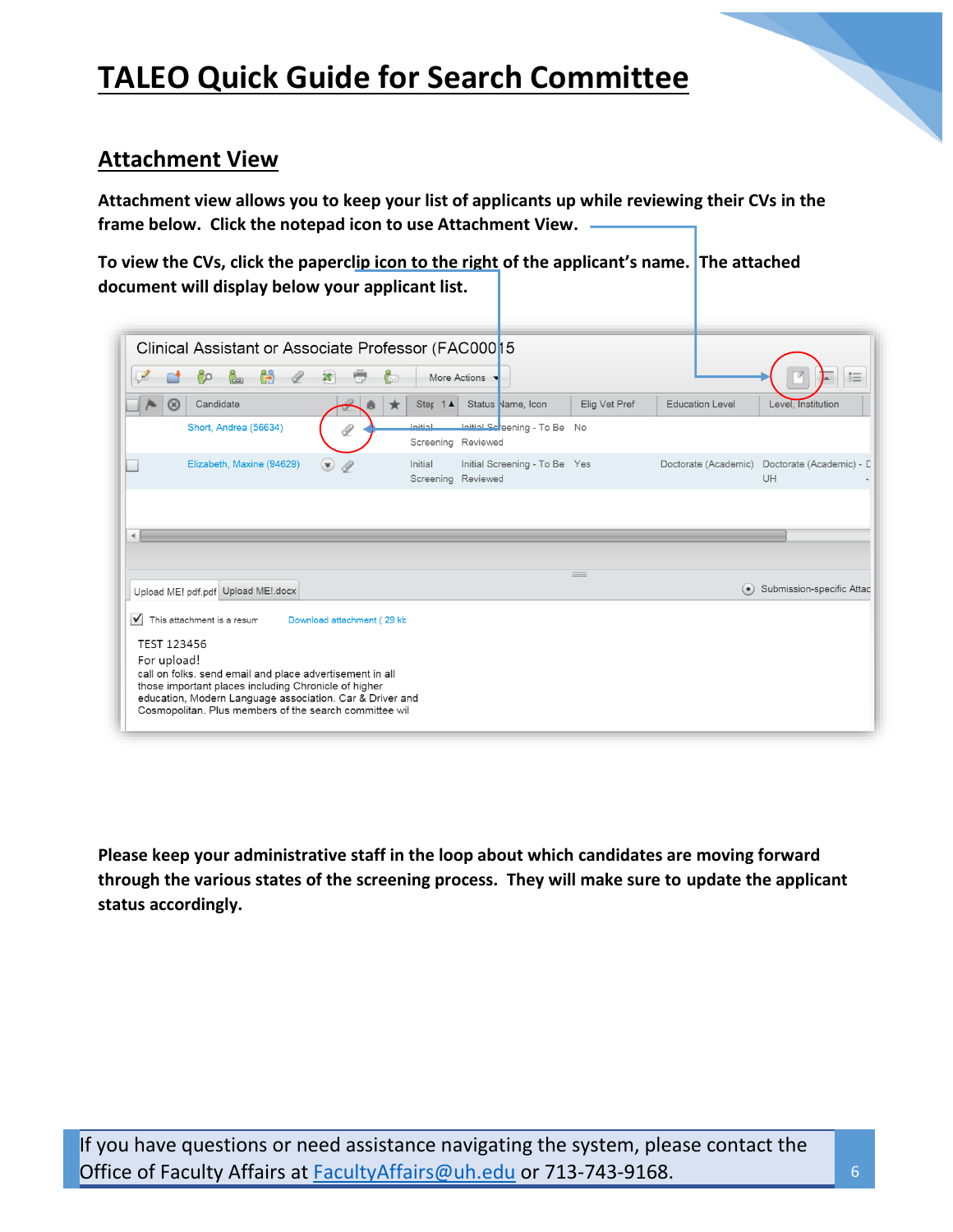

## **Candidate Selection Workflow (CSW)**

## **Faculty Applicant Workflow - TALEO**

Initial Qualification Screening

To Be reviewed – New Applications default to this status Under Consideration – Alternate status indicating you have reviewed and want to keep in the pool Passed Screening – Candidate has passed the initial evaluation and you would like to move candidate forward and request references.

## Reference Letters

Select Reference Method Send Automated Reference Request – This status sends email to references listed on their application Manually Request Reference Letters – Use this status if you all are requesting letters outside of the system. (limited circumstances)

## All Letters Received

Screening Interview – Intended to be used to indicate a phone or Skype interview. Assessment prior to selecting finalists.

Pending Interview Screening

Under Consideration

Passed Interview Screening

Campus Visit

Selected for Campus Interview

Completed Campus Interview

Finalist – Step must be completed for offer to be initiated

Offer (Initiate Background Check)